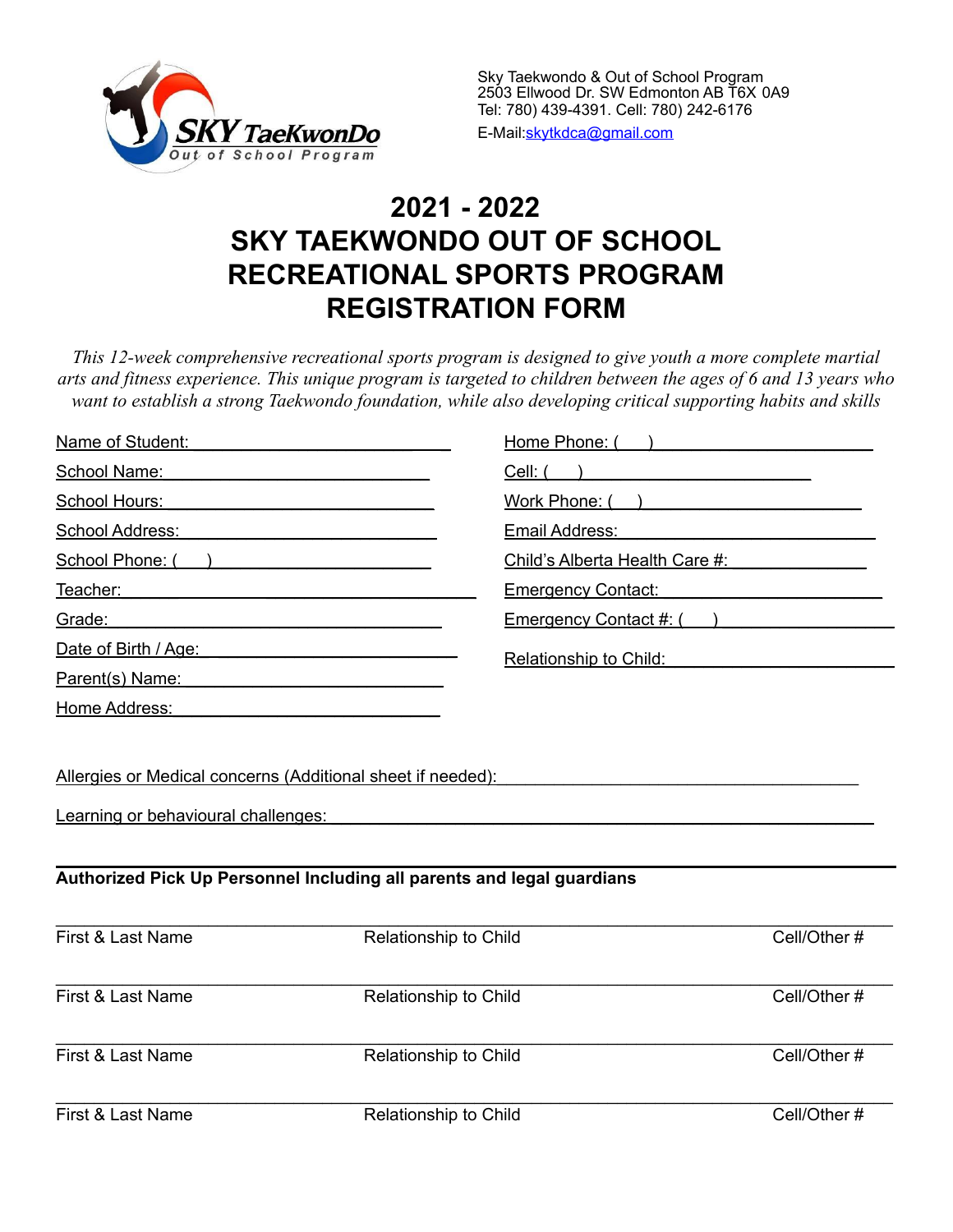#### **Please check ALL boxes that apply to acknowledge each term:**

## ◻ **Fall term 12-week Recreational After School Martial Arts-Sports Program**

#### **- \$550 per month.**

## **: Full Time Benefits includes:**

- Afternoon transportation from your child's school to the Sky Taekwondo Studio
- Free Membership for Evening Taekwondo Lessons (\$130 value)
- Day Camps: 2021 2022 Official Public and Catholic School Calendar, see Notes 1 below for more details.

#### ◻ **Fall term 12-week Recreational Martial Arts-Sports Program Part-Time.**

- 1.  $$465 Three Days per Week ($ 
	- Afternoon transportation from your child's school to the Sky Taekwondo Studio
	- 50% Membership Discount for Evening Taekwondo Lessons
	- Day Camps: \$20 per Camp (\$55 for General Public); see note Notes 1 below for more details
	- Specify available days: \_\_\_\_\_\_\_\_\_\_\_\_\_\_\_\_\_\_\_\_\_\_\_\_\_\_\_\_
- 2.  $$415 Two Days per Week ( )$ 
	- Afternoon transportation from your child's school to the Sky Taekwondo Studio
	- 50% Membership Discount for Evening Taekwondo Lesson
	- Day Camps: \$30 per Camp (\$55 for General Public); see Notes 1 below for more details
	- Specify available two days:
- ◻ **Transportation required** ◻ **Transportation not required (Price Deduction)**

## ◻ **Before School Morning Transportation Full-Time - \$130 per month**

\*Payment will be made in monthly installments at the beginning of the month (the 1<sup>st</sup> of each month) via Post **Dated Cheques or given method to parents \*There are no refunds**

## **For the Parent(s) or Guardian(s)**

#### I fully understand and agree:

-

THAT my / my child(ren)'s presence and activities are completely at my own risk, and I do hereby indemnify, release, and forever discharge SKY TAEKWONDO & OUT OF SCHOOL PROGRAM, its instructors, members, agents, and any other person or persons connected with the said THE CLUB against and from all liability and responsibility, and from all claims for personal injuries or any loss of personal property sustained by me or injuries or damage to person or property of others caused by me while engaged in the RECREATIONAL SPORTS PROGRAM or in activities at the said DOJANG, or while in or near the premises or place of activity of the said DOJANG, and

THAT I will pay my membership fees when due, and in accordance with the regulations set down concerning such dues, and that the fees paid will cover the term for that period only, and that no credit or refund in any form shall be made should I not attend the RECREATIONAL SPORTS PROGRAM for whatever reason.

#### **Parent Initial: \_\_\_\_\_\_\_\_\_\_\_\_**

Parents consent for SKY Taekwondo to provide transportation for their child(ren) from their designated schools to the Recreational Sports Program facility. **Parent Initial:\_\_\_\_\_\_\_\_\_\_\_\_**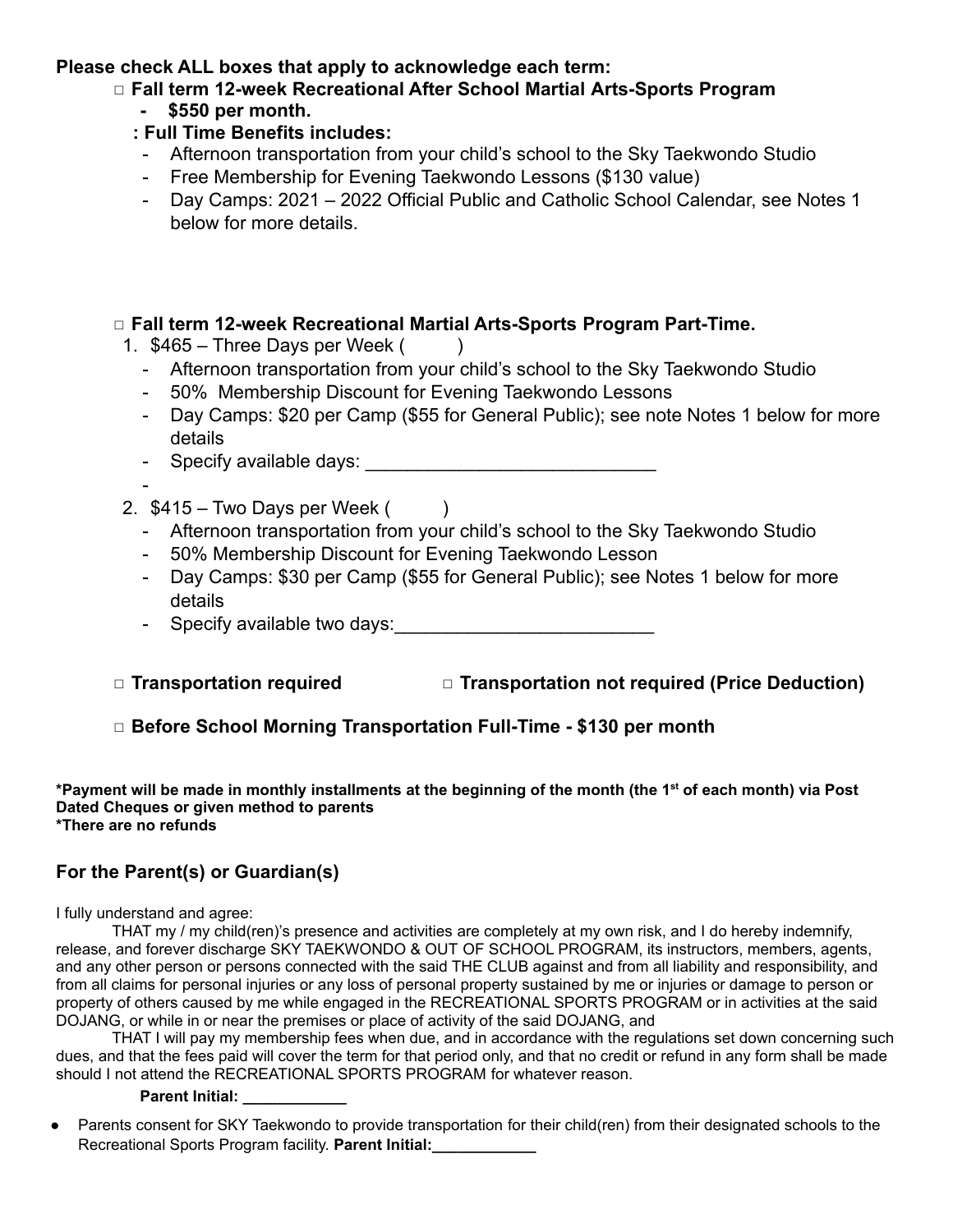- I, parent or guardians, give permission for my child to appear in photographs, video and/or audio that may be used in the promotional materials of Sky Taekwondo & Out of School Program. My child's image may be published or used in newspapers, promotional videos, television commercials, television news items, program brochures, poster, social media sites etc. or otherwise displayed to the public or used for other educational/fundraising purposes, either in whole or in part by Sky OSP. No names will ever be used in association with a child's image without written permission of the parent/guardian. **Parent Initial:\_\_\_\_\_\_\_\_\_\_\_\_**
- I give permission to Sky staff for emergency treatment by a doctor in case of an accident or medical emergency involving my child, if I am unable to be contacted. **Parent Initial:**
- I authorize Sky staff to administer a medication ( ) to my child in the manner as stated and/or explained. I release any liability in relation to the administration of this medication. **Parent Initial:\_\_\_\_\_\_\_\_\_\_\_\_**
	- Separated Paper Required for Medical Statement (Please be attached to this application form)
- Our policy requires parents / guardians to keep a child at home when she/he has the following symptoms: fever, lethargic, tired, vomiting, cold, stiff, runny nose, coughing, sore muscles, and headache. **Parent Initial:\_\_\_\_\_\_\_\_\_\_\_\_**
- Consensus on Government of Alberta's Covid-19 Symptoms Guidelines: We truly understand and follow the Government of Alberta's guidelines for the Covid-19. Thus, if any of our family has a Covid 19 symptom, we will not send our kid(s) to this program either until she/he fully recovered from the symptoms with 14 days self-isolation or a negative Covid test result. **Parent Initial:\_\_\_\_\_\_\_\_\_\_\_\_**
- Parents **must** notify the club if your child misses school due to sickness or any other reason for the club not to pick your child up from the school by texting – 780-242-6176 or any # given to you and *when the child will be returning to school for pick-up, otherwise parents will be charged \$25 per case.*
	- Parents should notify the club for not to pick up texting at least one hour prior to school dismissal.
	- *- It's required to make a \$100 deposit. Each failing notification is a \$25 penalty.*
	- *- If the deposit is used up, parents are required to make another \$100 deposit.*
	- *- Parents will get a partial or full deposit back when completely done with the program.*

#### **Parent Initial: \_\_\_\_\_\_\_\_\_\_**

- Payment is on the 1<sup>st</sup> of each month. All payments are to be paid via Post Dated Cheques or any given method.
	- The club requires one month deposit from the parents.
	- The club will refund the deposit for parents when completely done with the program or utilized for a last month of the school year, namely for June 2022 membership payment.
	- **-** Taekwondo Belt Testing Fee is an extra. The club normally tests a student for its belt testing on a 3 months training period.
	- **Parent Initial: \_\_\_\_\_\_\_\_\_\_\_**
- \*\* We require a **full 30 days' notice in writing** prior to cancellation. Otherwise, the deposit we hold will be forfeited and the membership fee for the 30 days in which it belongs will not be returned, even if you decide not to utilize the rest of the month's services. Example: Parent cancels on April 6<sup>th</sup>, parent opts out of services for the rest of the month, charge and service will apply until the last school day in May. **Parent Initial:**
- The 12 weeks after school Martial Arts and Sports Program will automatically renew its membership agreement between parents and Sky Taekwondo with the same condition until the end of June 2022 unless parents inform Sky Taekwondo of its cancellation with a full 30 days notice in writing. **Parent Initial:\_\_\_\_\_\_\_\_\_\_\_\_\_\_**
- Latest pick-up time is 5:45PM. Our staffs are not expected to stay beyond 5:45PM. If a parent is late picking up their child, they will understand that there is no direct supervision. **Parent Initial:\_\_\_\_\_\_\_\_\_\_\_\_**
- Parents must provide all food and reusable water bottles. **Parent Initial:**
- It is essential for parents to inform the program of any known medical conditions / allergies / learning behaviours. **Parent Initial:**